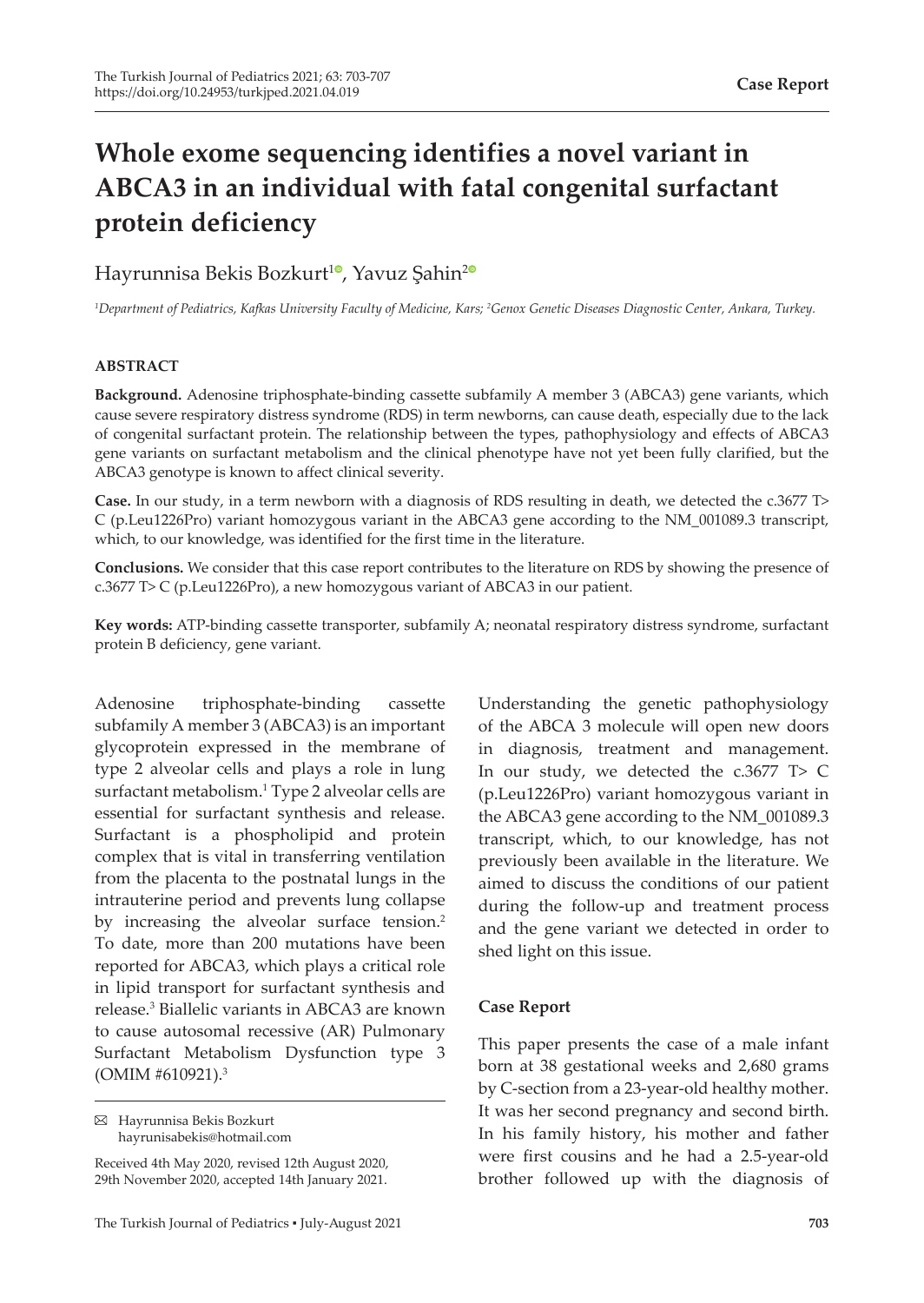non-classical congenital adrenal hyperplasia. In addition, the twin children of the patient's aunt were followed up with the diagnosis of primary ciliary dyskinesia, and his aunt also had a consanguineous marriage. The pedigree of the family is shown in Figure 1A. The infant's APGAR score was 7 at the first minute and 8 at the fifth minute. In the delivery room, due to the infant having tachypnea and expiratory grunting, he was admitted to the intensive care unit with the initial diagnosis of transient tachypnea of the newborn (TTN). When the patient was admitted to the intensive care, no pathology was detected in the electrolyte, complete blood count, C-reactive protein (CRP) and blood gas parameters but he had intercostal retractions, expiratory grunting and nasal continuous positive airway pressure (CPAP) treatment was started. Because there was no chorioamnionitis and prolonged premature rupture of membranes and the delivery was

a term, the baby was considered to be at low risk for sepsis. Pneumonia was not considered in the foreground because the CRP was negative and there was no infiltration image in favor of pneumonia on chest radiography. Although the first X-ray did not have a significant aeration excess and diaphragmatic flattening; the absence of signs compatible with RDS such as lack of aeration, increased air bronchograms, prominent reticulogranular opacities and the baby's birth was term via C-section this made us think of TTN and we started respiratory support and total parenteral nutrition support first. But, with clinical need; fiO<sub>2</sub> was increased as the patient's saturation decreased in the following hours. However, the clinical severity gradually increased and there was no improvement, he was intubated on the postnatal 2nd day. Thereupon, we moved away from the TTN diagnosis and investigate the other potential causes of respiratory distress.



**Fig. 1.** A) Pedigree of the family, B) X-ray of the chest. First X-ray on the first day of hospitalization and on 3rd day before surfactant treatment, C) Display of Integrative Genomics Viewer showing novel ABCA3 c.3677 T>C missense variant in homozygous state in patient while their unaffected parents in heterozygous state. The gray letters and brown letters represent the wild type nucleotides even so the brown letters represent a single base-nucleotide alteration. Parts of the Sanger sequencing electropherograms are depicted and demonstrate homozygosity for the variant c.3677 T>C in patient, heterozygosity in father and mother, D) Structure of the ABCA3 gene, coded protein, protein domains. Red arrow marks the present variant.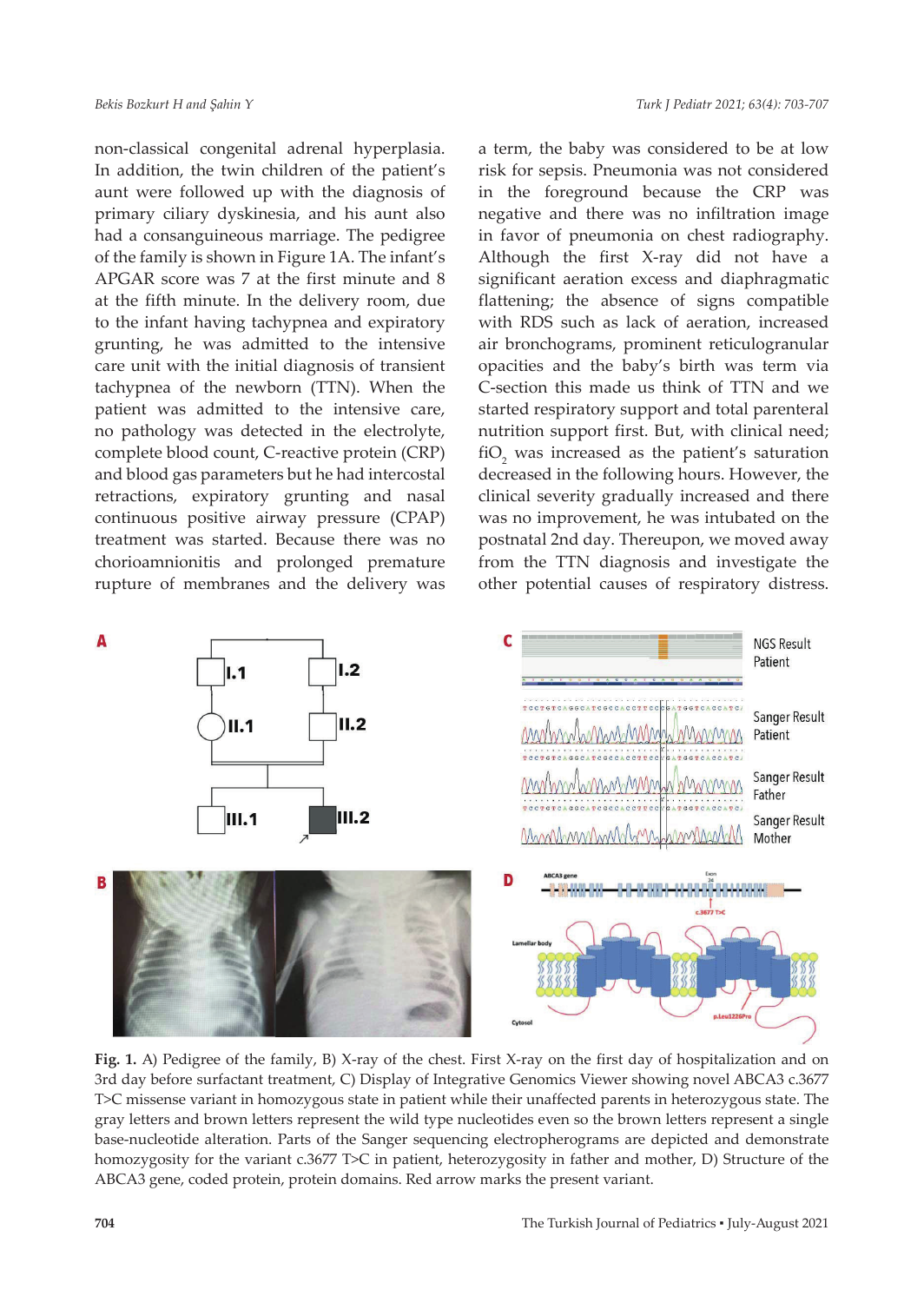In terms of persistent pulmonary hypertension, the postnatal 2nd day echocardiography was normal, and there were no findings on the X-ray that were thought to be consistent with pneumothorax or diaphragmatic hernia. For asphyxia, no pathology was found in the blood gas or neurological examination. The absence of clinical improvement on the postnatal 3rd day, the need for intubation, the onset of air bronchograms and the onset of lack of aeration on the X-ray excluded the diagnosis of TTN (Fig. 1B). From this point of view, differential diagnosis of malignant TTN, sepsis, congenital surfactant protein deficiency was considered. Blood values and CRP value (0.2 mg / dL) were normal, a blood sample was taken from the patient for whole exome sequencing analysis and sent to a genetic laboratory in Ankara, Turkey and 100 mg / kg surfactant was administered to the patient. Surfactant treatment (100 mg/ kg) was administered endotracheally three times on the 3rd, 7th and 12th days. During his follow-up, the patient was fed with total parenteral nutrition. Although there was no growth in the blood culture sent on the first day of the patient's hospitalization, on the 5th day, blood culture, urine culture and control CRP value were sent again as there was no clinical improvement. The patient was started on broad spectrum antibiotic therapy (ampicillin + gentamicin combination) with suspected sepsis pre-diagnosis because CRP was 0.7 mg / dL (> 0.5 mg / dL). Antibiotic treatment was stopped on the seventh day. Abdominal and transfontanelle ultrasonography was performed routinely on the seventh postnatal day and revealed normal findings. Upon the development of pulmonary hypertension on the 20th day, inhaled nitric oxide and sildenafil combination treatment was started. However, the patient was still dependent on intubation. Despite all the supportive treatments on the 24th day of his life, he died due to severe RDS and respiratory failure. The family was referred to genetic counseling. Written consent was obtained from the patient's family to publish this report.

#### **Genetic analyses**

Genomic DNA was extracted from peripheral blood cells according to the manufacturer's standard procedure (DNeasy Blood & Tissue Kits - QIAGEN). gDNA was broken into 150–500 bp fragments using a BGI enzymes kit (Segmentase, BGI), The fragments were collected using magnetic beads. Extracted DNA was amplified using a ligation-mediated polymerase chain reaction (LM- PCR). A mean exome coverage of more than 99% was obtained. The sequencing depth was greater than 100× for capture regions. Lastly, the qualified products were sequenced with PE100 + 100 on MGISEQ-2000 (BGI, China).

The raw data obtained was aligned with the Burrows-Wheeler Aligner (BWA) algorithm. SamTools and Picard programs were used to sort and discard polymerase chain reaction duplications. Genome analysis toolkit (GATK) program v. 3.7 was used to invoke variants. ANNOVAR, (a bioinformative tool algorithm, was used to reveal the variants, and the raw data was prepared for analysis.

Variants were filtered based on frequency, inheritance pattern, clinical phenotype and pathogenicity. After that, the c.3677 T> C (p.Leu1226Pro) variant was detected to be homozygous according to the NM\_001089.3 transcript in the ABCA3 gene, which was considered to explain the patient's clinical state. Sanger sequencing was performed to verify the variant at proband and parents. There was no significant variant in primary ciliary dyskinesia genes recorded at OMIM database.

#### **Discussion**

In our study, we detected the c.3677 T> C (p.Leu1226Pro) variant as homozygous in the ABCA3 gene according to the NM\_001089.3 transcript. To our knowledge, this variant is novel. The child had inherited the variant from the unaffected mother and father, both in a heterozygous state (Fig. 1C,1D). The identified genetic variation was not found in any databases,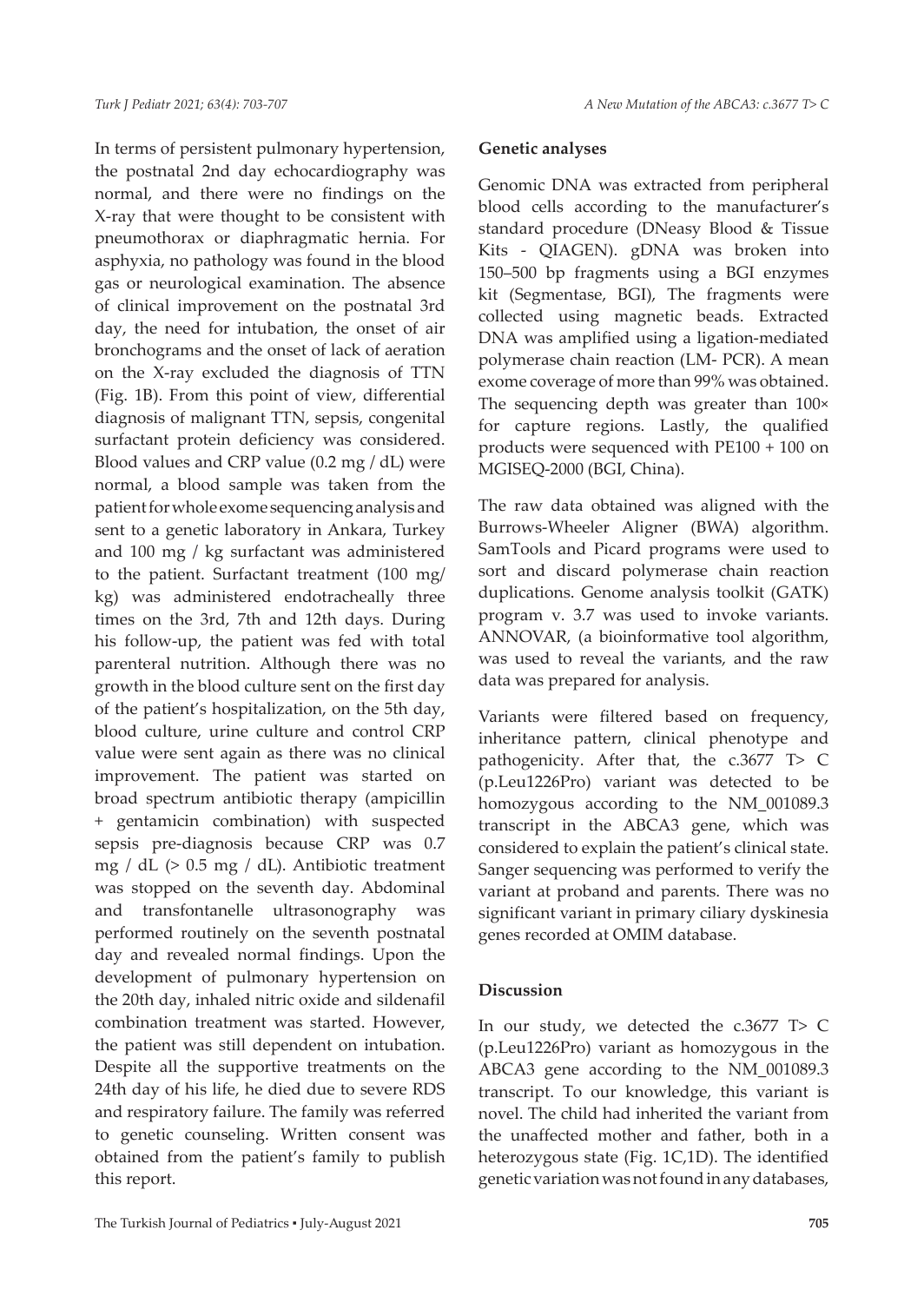including the1000Genome projects, esp6500, ExAC, gnomAD, and our in-house database (n=1978 Turkish individuals). At the same time, it is located in a highly conserved residue and GERP score showed the mutated region is conserved among the species. Bioinformatic Prediction analysis with in silico algorithms, such as Mutation Taster, Polyphen-2, CADD, Revel, M-CAP, and SIFT showed this alteration to be pathogenic and disease causing.<sup>4-7</sup>

Missense ABCA3 gene variants are thought to cause disruption in intracellular ABCA3 protein traffic and therefore cause disease.<sup>8</sup> This missense variant is located in the intracellular loop, which deviates in intracellular interactions that probably have a severe effect on protein function. We demonstrated the theoretical 3D structure of protein and mutant amino acid residue by using HOPE. HOPE analysis revealed the alteration can affect the protein function. (https://www3.cmbi.umcn.nl/hope/ progress/5e9f34796f82a694596d3fa1/).

Mitsiakos et al.<sup>9</sup> reported a case with a missense variant located in exon 23 of the ABCA3 gene affecting intracellular interactions with total (surfactant) deficiency and fatal early onset. Our patients missense variant located in exon 24 resulted in the substitution of a neutral leucine residue for a non-polar hydrophobic proline residue at position 1226 (p.Leu1226Pro) which can affect intracellular interactions. The variant was submitted to the CLINVAR database (Submission ID: SUB7881781).

In a study by Wambach et al. $10$ , it was found that the p.R288K and p.R1474W variants caused severe neonatal RDS by reducing the ATPase activity while the c.875A>T (p.Glu292Val) variant was associated with a milder form of the disease. Another study showed that missense variants in the ABCA3 gene could be molecular methods, and the p.Q215K and p.R288K variants led to early death and severe RDS.1,11 The survival of biallelic ABCA3 variants until adulthood has rarely been observed, and they are shown to present as interstitial lung

injury. However, the variant of these patients are of partial, small frame types that do not lead to the loss of total function.<sup>12</sup> In a study in which 185 infants and children with ABCA3 variants were included; frameshift and nonsense variants were classified as 'null', while splice site, insertion, deletion, missense variants were classified as 'other' and all individuals with 'null/null' variants died under the age of 1. However, in this study, it was observed that only 36% of those with a 'null / other' or 'other/ other' variation, survived after the age of 1.13 We detected the missense mutation as homozygous in our patient and our patient died in the neonatal period.

In the differential diagnosis of term newborn RDS, primary pulmonary hypertension, diabetic mother, primary ciliary dyskinesia, congenital surfactant protein deficiencies or hereditary disorders causing congenital surfactant deficiency should be considered.<sup>14</sup> ABCA3 gene variants lead to the deficiency of surfactant proteins B and C. A recent study showed that hemagglutinin-tagged wild type ABCA3 and its variants p.Q215K, p.A1046E, p.K1388N, p.G1421R can be corrected, and all mutant proteins except M760R ABCA3 are rescued in vitro.<sup>15</sup> Although genetic therapies are promising for the future, lethal RDS due to congenital surfactant metabolism disorder still has no effective treatment other than lung transplantation.14 The DNA sequence analysis of our patient was completed approximately 15 days after his death. The patient was connected to mechanical ventilation and given supportive therapy.

In conclusion, we consider that this case report contributes to the literature on RDS by showing the presence of c.3677 T> C (p.Leu1226Pro), a novel homozygous variant of ABCA3 in our patient. Further studies are needed to explain the in vitro genetic pathways of ABCA3 variants. Such studies are important for future therapeutic studies and the determination of treatment alternatives to lung transplantation.